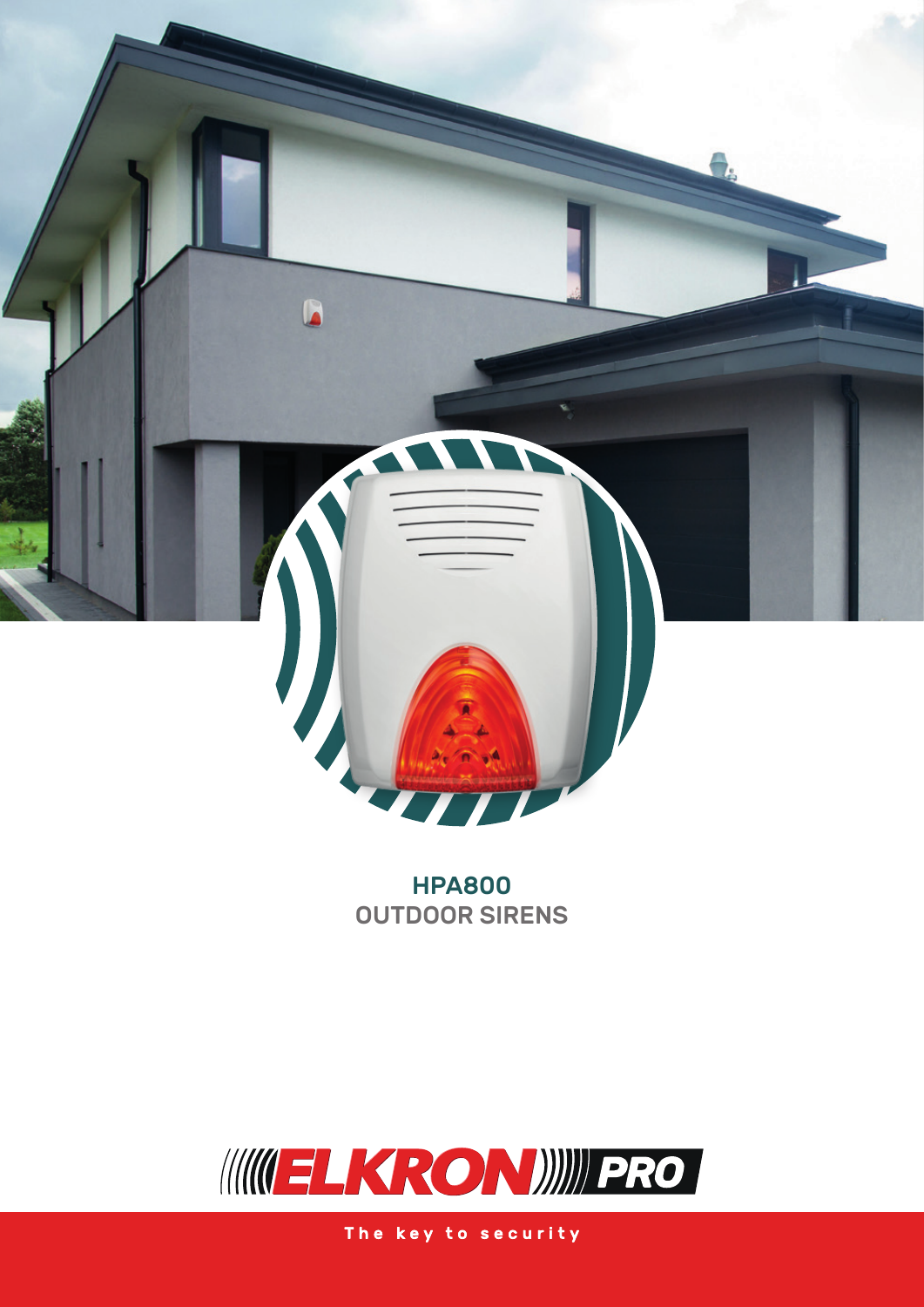## OUTDOOR SIRENS

Elkron expands its range of self-powered outdoor sirens with the HPA800 series, which stands out for some special technical and construction features. A set of performance and mechanical components facilitates installation, maintenance and diagnosis operations.

The functions of the HPA800 sirens allow meeting almost all the possible requests of the user, from the simple alarm siren to the device that can provide useful auxiliary information. The sirens comply with the requirements of European Standard EN 50131-4.

It is possible to select input polarities, On/Off signal status, light or acoustic service signal modes, alarm memory and enabled tamper or anti-foam warnings.

Aesthetically characterised by a sober and pleasant shape, it is available with different finishes.



HPA800 White



HPA800-G Metallic grey



HPA800-R Antiqued copper

## ITEM NUMBERS

| Order code  | <b>Description</b> |                                 |
|-------------|--------------------|---------------------------------|
|             |                    |                                 |
| 80HP1C00111 | <b>HPA800</b>      | Outdoor siren - White           |
| 80HP1D00111 | <b>HPA800-G</b>    | Outdoor siren - Metallic grey   |
| 80HP1E00111 | <b>HPA800-R</b>    | Outdoor siren - Antiqued copper |
| 80HP1C10111 | GRI/HPA800         | Grille with anti-foam           |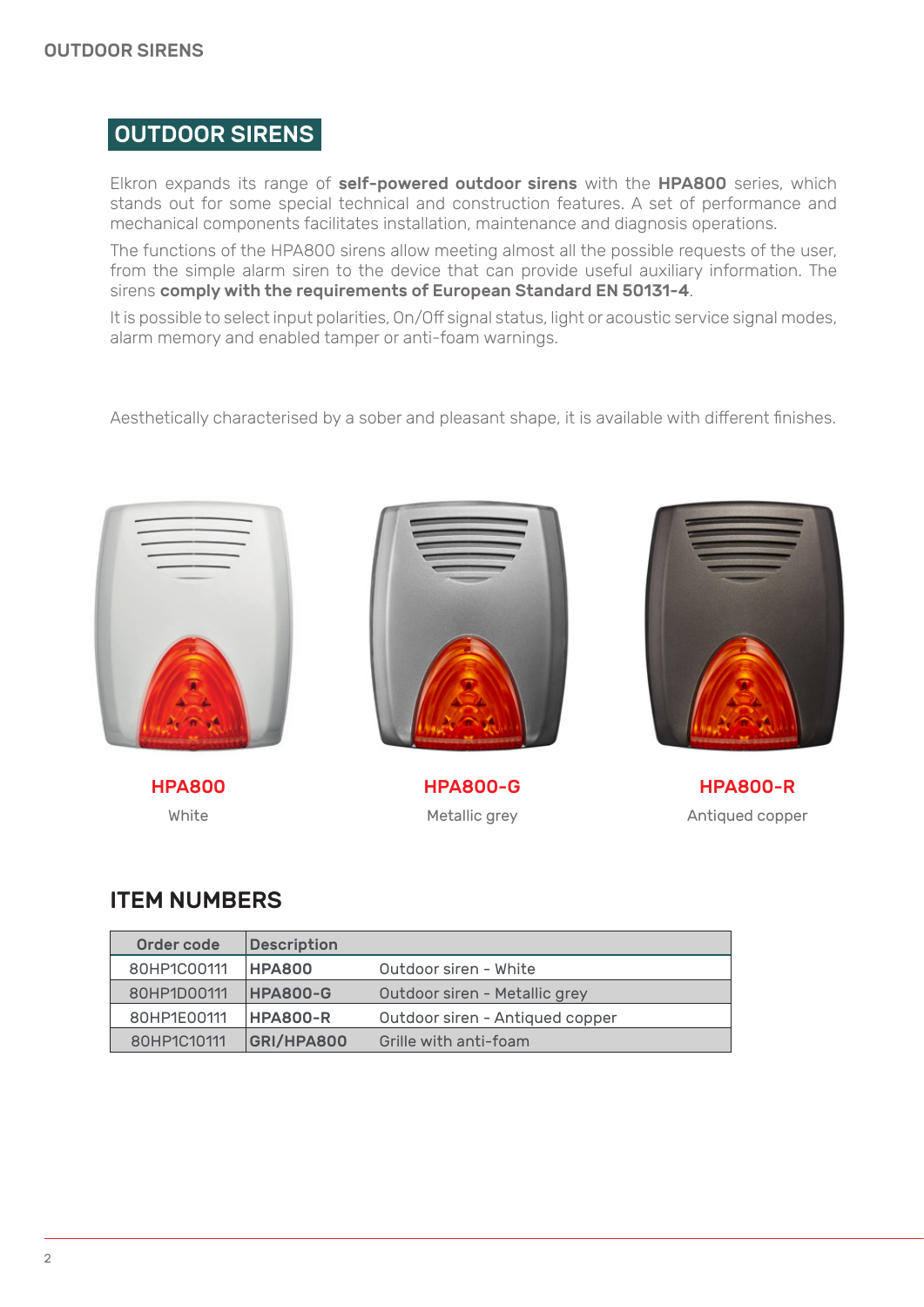The glossy white cover (standard finish) is made with ASA (Acrylonitrile Styrene Acrylate) technical polymer. This is a polymer that ensures high resistance against ageing due to UV rays, weather and high temperatures.

The GRI HPA800 option includes the anti-foam active module positioned in front of the siren. Fastening to the bottom is made with captive screws to facilitate its installation.

**re** 

Thanks to the holes for the dowels properly slotted, the spirit level integrated into the base allows to perfectly align the fastening without the need for other tools.

The cover is made of high-strength thermoplastic material with high thickness (3.5 mm) and ensures exceptional impact resistance. Laboratory tests carried out according to standard EN62262 have confirmed an impact resistance of 5 Joules (Level IK08).

Cable inputs are protected against water penetration.

The electronic board is made to reduce interconnections and houses all the siren electronics, including the alarm and service signal LEDs. The electronic board is protected by a film of insulating paint (tropicalisation), and the vertical positioning of the board further increases reliability by minimising the risk that condensation phenomena will deposit water and dust on the circuit.



The cover and the locking screw are designed so that during installation and maintenance it is possible to hook the cover (open) to the screw (loose).

The cover is locked by a single screw located in the lower side; the screw axis has been tilted outwards, to allow keeping the handle of the screwdriver away from the wall, facilitating locking operations.